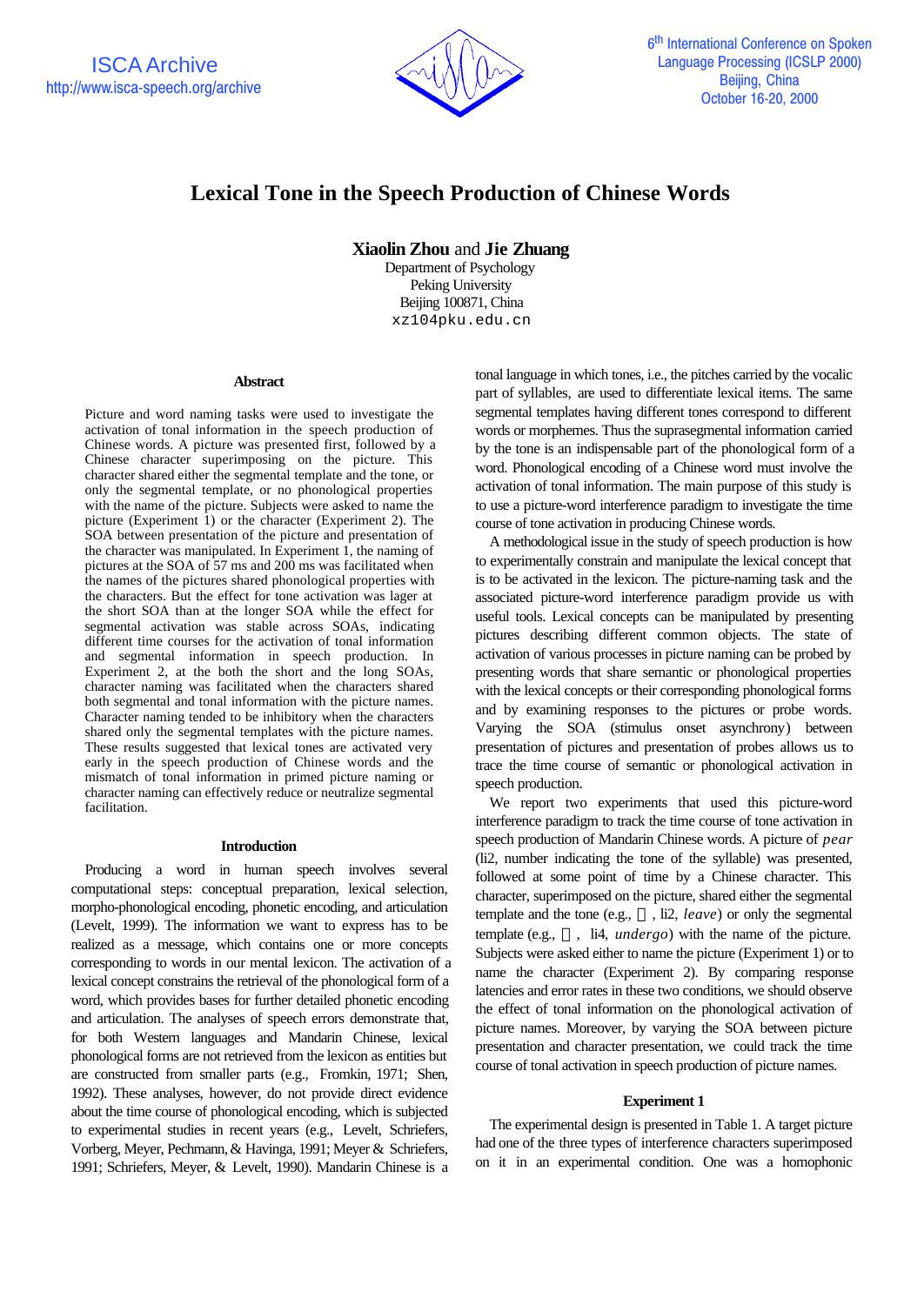character sharing both the segmental template and the tone with the picture name, one a character sharing only the segmental template, and one an unrelated character. Compared with the unrelated control condition, the picture naming should be facilitated by the homophone character since this character activated the same phonological representation used by the picture name. The character sharing the segmental template but not the tone with the picture name should also be able to facilitate the activation of segmental information of the picture name. The activation of tonal information of this character, however, could compete with the activation of tonal information of the picture name. The differences between homophone and segment conditions could, therefore, inform us about whether and when the activation of tonal information in speech production of picture names was influenced by the tone activation of the superimposed characters. The differences between segment and control conditions, on the other hand, provided us with information about the effect of segmental activation on speech production of the picture names.

| Experiment 1: Experimental Design and Sample Stimuli<br>Table 1 |                               |         |         |                 |  |
|-----------------------------------------------------------------|-------------------------------|---------|---------|-----------------|--|
|                                                                 | <b>Interference Character</b> |         |         |                 |  |
|                                                                 | Homophone                     | Segment | Control |                 |  |
|                                                                 |                               |         |         |                 |  |
| Pinyin                                                          | Li <sub>2</sub>               | li4     | wan3    | $\overline{12}$ |  |
| Gloss                                                           | Leave                         | undergo | evening | Pear            |  |
| Frequency                                                       | 389                           | 394     | 390     |                 |  |
| <b>Stroke</b>                                                   | 9.3                           | 8.8     | 9.5     |                 |  |

Two SOAs were used, one 57 ms and one 200 ms. That is, pictures were presented either 57 ms or 200 ms before presentation of the characters. If tonal information of picture names was activated very early, we should observe differences between the homophone condition and the segment condition at the short SOA. If phonological encoding of tonal information was carried out rapidly and was finished before the characters were presented, presenting characters at the longer SOA may not have significance influences on the encoding process and consequently we may not find significant differences between the two conditions.

There were 54 critical pictures, each accompanied by three types of characters. All these pictures had monomorphemic, monosyllabic names. These morphemes, if written down, shared no orthographic similarities with the interference characters. The three types of interference characters were matched on frequency and visual complexity (in terms of the average number of strokes, see Table 1). The critical pictures and their interference characters were assigned, in a Latin square design, to three counter-balanced test versions. Twenty-four filler pictures, each having one interference character, were added to each of the test versions. Among the filler pictures, 4 had semantic relations with the interference characters. The names of other 4 pictures, if written down, were orthographically similar to the interference characters. The remaining 16 pictures had no relations with their interference characters.

Two groups of subjects were tested, 27 for the SOA of 57 ms and 33 for the SOA of 200 ms. Before the formal test, they received a booklet showing the pictures and their names. They also had 6 practice trials. Subjects were tested individually in a quiet room. They were sit in front of a computer screen and asked to name the pictures as quickly and as accurately as possible into a microphone linked to the computer. Response latencies were recorded from the onset of the picture to the initiation of naming. Naming errors were recorded by hand on preprinted sheets.

Table 2 Experiment 1: Mean Reaction Time (ms) d Error Doroontage (in paramthe

| <b>SOA</b>          | Homophone | Segment | Control |
|---------------------|-----------|---------|---------|
| $57 \text{ ms}$     | 708       | 744     | 770     |
|                     | (3.8)     | (3.3)   | (3.8)   |
| $200 \,\mathrm{ms}$ | 695       | 707     | 734     |
|                     | (3.4)     | (3.0)   | (4.1)   |

Mean reaction times, based on correct responses, and error percentages are presented in Table 2. Statistical analyses of the reaction times showed significant differences between the segment and control conditions at both SOAs (26 and 27 ms respectively), suggesting that the shared segmental information provided by characters facilitated the phonological activation of picture names. This phonological facilitation took place very early and was stable over the short and long SOAs. The analyses of tonal effects, however, found a different pattern. The difference between the homophone and segment conditions at the short SOA (36 ms) was significant, but the difference at the longer SOA (12 ms) was not. The analyses of error rates did not find significant effects.

Therefore, it seems that although both segmental and tonal information in activated very early in producing Chinese words, they have different time courses. Phonological encoding of tonal information takes place rapidly and enters next stage of processing very quickly while phonological encoding of segmental information lasts a relatively longer time. We suspect that this difference in time course of activation may due to the difference in complexity of tonal and segmental information. After all, Mandarin Chinese uses only four types of tones while the number of consonants and vowels in the language is much larger. Moreover, each syllable has only one tone but usually has more than one phonemes, which probably need to be retrieved separately and assembled.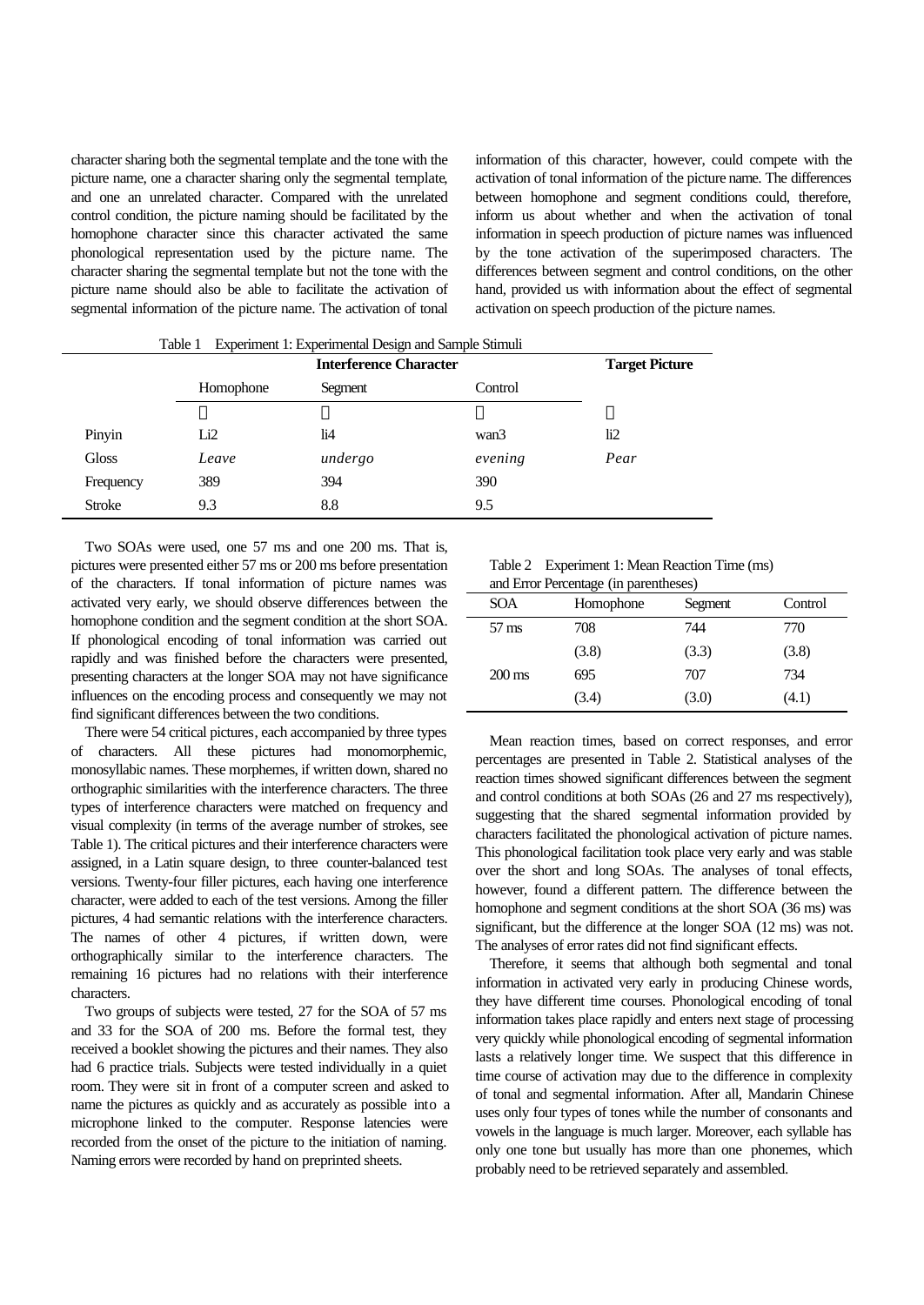#### **Experiment 2**

Experiment 2 aimed to collect converging evidence for the time course of tonal and segmental activation in the speech production of Chinese words. The experimental design was similar to Experiment 1, except that subjects were required to name characters instead of pictures. A picture was presented and after either 57 ms or 200 ms a characters was superimposed on it. Thus this experiment was more like a standard primed naming experiment (e.g., Zhou & Marslen-Wilson, 2000a) than like a picture-word interference experiment as Experiment 1. Nevertheless, we hoped this experiment to provide us with additional information concerning the time course of phonological activation in picture processing.

The experimental design and sample stimuli are presented in Table 3. There were four types of characters following a picture

prime: characters sharing both the segmental template or sharing only the template with the name of the picture, and characters unrelated to the picture name. The two types of unrelated characters were created by re-pairing homophone or segment target characters with the pictures. There were 52 critical picture primes. They, together with their target characters were assigned to four counter-balanced test versions. Another 55 filler pictures were added to each version. After presenting a filler picture for 200 ms, a sign "?" was superimposed on the picture and subjects were required to name the pictures. In other words, when a picture had a character superimposed on it, subjects were supposed to name the character; but when a picture was accompanied by "?", they were supposed to the name the picture. The purpose of using this procedure was to ensure that subjects conducted phonological encoding for critical picture primes. The other procedures were the same as Experiment 1.

| Experiment 2: Experimental Design and Sample Stimuli<br>Table 3 |        |                         |           |         |           |
|-----------------------------------------------------------------|--------|-------------------------|-----------|---------|-----------|
| <b>Picture Prime</b>                                            |        | <b>Target Character</b> |           |         |           |
|                                                                 |        | Homophone               | Homophone | Segment | Segment   |
|                                                                 |        |                         | Control   |         | Control   |
|                                                                 |        |                         |           |         |           |
| Pinyin                                                          | xiong2 | xiong2                  | shu1      | xiong1  | Yi4       |
| Gloss                                                           | Bear   | grand                   | Uncle     | chest   | Translate |
| Frequency                                                       |        | 399                     | 399       | 401     | 401       |
| <b>Stroke</b>                                                   |        | 9.3                     | 9.3       | 8.8     | 8.8       |
|                                                                 |        |                         |           |         |           |

The experimental design and sample stimuli are presented in Table 3. There were four types of characters following a picture prime: characters sharing both the segmental template or sharing only the template with the name of the picture, and characters unrelated to the picture name. The two types of unrelated characters were created by re-pairing homophone or segment target characters with the pictures. There were 52 critical picture primes. They, together with their target characters were assigned to four counter-balanced test versions. Another 55 filler pictures were added to each version. After presenting a filler picture for 200 ms, a sign "?" was superimposed on the picture and subjects were required to name the pictures. In other words, when a picture had a character superimposed on it, subjects were supposed to name the character; but when a picture was accompanied by "?", they were supposed to the name the picture. The purpose of using this procedure was to ensure that subjects conducted phonological encoding for critical picture primes. The other procedures were the same as Experiment 1.

Table 4 Experiment 2: Mean Reaction time (ms)  $n_{\text{P}}$ 

| and Eliot Percentage (in parentieses) |           |         |         |  |  |
|---------------------------------------|-----------|---------|---------|--|--|
| SOA                                   | Homophone | Segment | Control |  |  |
| $57 \text{ ms}$                       | 661       | 699     | 693     |  |  |
|                                       | (1.9)     | (1.8)   | (5.7)   |  |  |
| $200 \,\mathrm{ms}$                   | 638       | 695     | 688     |  |  |

Because mean reaction times and error rates for the homophone controls and segment controls did not differ significantly from each other, these two conditions were combined. Their average reaction time and error rate, together with the mean reaction times and error rates in the two other conditions, are presented in Table 4.

 $(3.7)$   $(15.4)$   $(9.7)$ 

Statistical analyses of reaction times and error rates revealed significant facilitatory effects for homophone targets at both the short and long SOAs, compared with either the control condition or the segment condition. Apparently the tone facilitatory effect, when the homophone and segment conditions were compared, became stronger as the SOA increased. The effects for segment targets, compared with the control condition, were different from those for homophone targets. At the short SOA, the reaction times to segment target showed a non-significant inhibitory effect. However, this effect was balanced by a facilitatory effect in error rates, suggesting a speed-accuracy tradeoff. At the longer SOA, both reaction times and error rates showed inhibition and this inhibitory effect reached significance in error rates.

The pattern of priming effects here was similar to Zhou and Marslen-Wilson (2000a), which used a character-character primed naming task and found facilitation for targets preceded by homophone characters and inhibition for the same targets preceded by semi-homophones differing in tones. Clearly, the presentation of picture primes here activated both the segmental and tonal